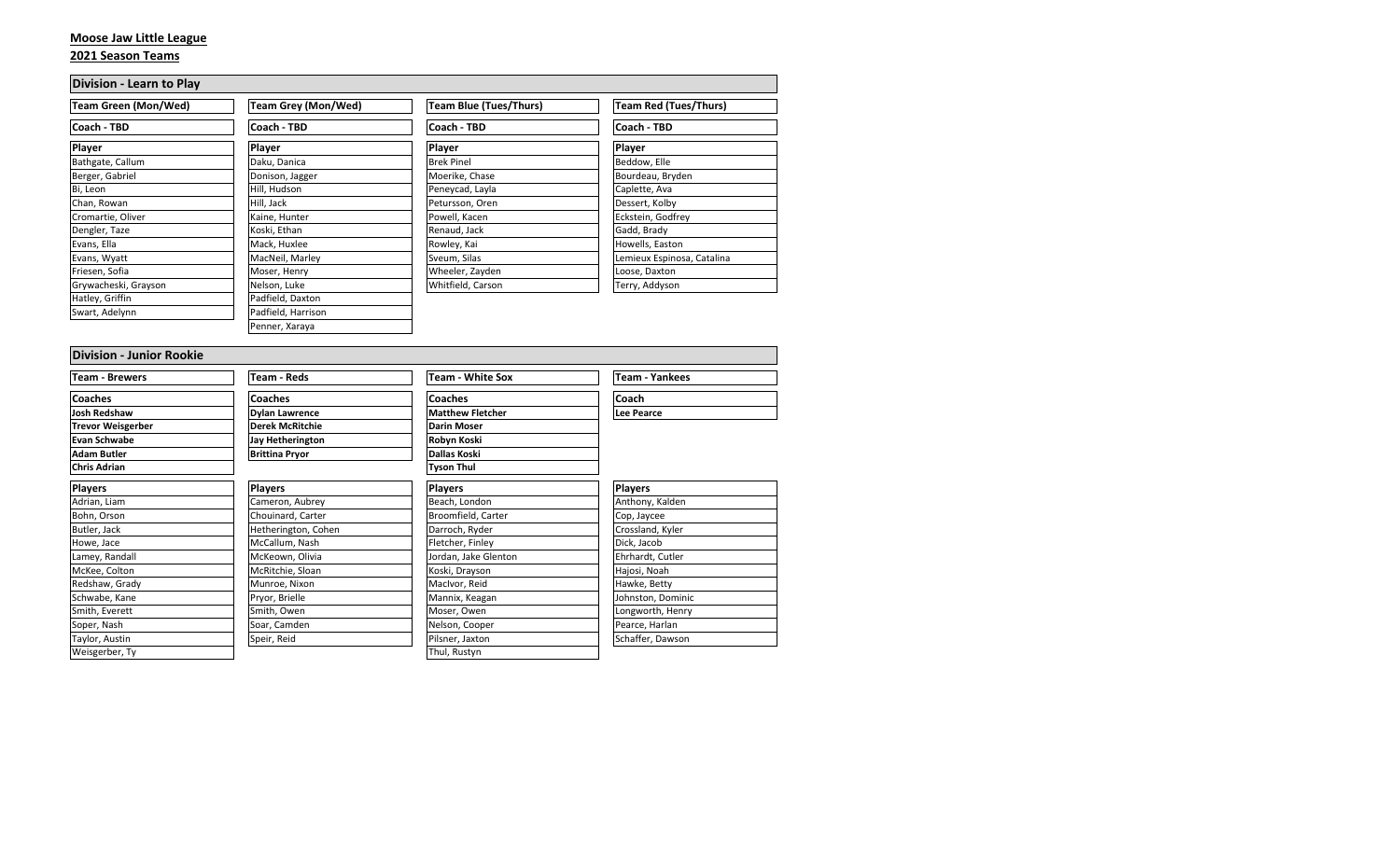## **Moose Jaw Little League**

#### **2021 Season Teams**

| <b>Division - Senior Rookie</b> |                                |                                |                              |                               |                                   |                          |
|---------------------------------|--------------------------------|--------------------------------|------------------------------|-------------------------------|-----------------------------------|--------------------------|
| Team - Expos                    | Team - Marlins                 | <b>Team - Nationals</b>        | <b>Team - Orioles</b>        | <b>Team - Phillies</b>        | <b>Team - Royals</b>              | <b>Team - Twins</b>      |
| <b>Coach - Cory Towriss</b>     | <b>Coach - Eric Schwabe</b>    | <b>Coach - Derek McRitchie</b> | Coach - Adam Milne           | Coach - Brock Montgomery      | <b>Coach - Tammy Thomson</b>      | Coach - Shannon Williams |
| <b>Players</b>                  | <b>Players</b>                 | <b>Players</b>                 | <b>Players</b>               | <b>Players</b>                | Players                           | <b>Players</b>           |
| Anderson, Hunter                | Cuthbertson, Ashton            | Eritz, Will                    | Alexander, Clark             | Beach, Olivia                 | Amey, Noah                        | Audette, Griffin         |
| Duncan, Malcolm                 | Haughian, Alexander            | Friesen. Kaleb                 | Anderson, Tyven              | Curtis, Maxime                | Beddow, Beau                      | Audette, Olivia          |
| Eckstein, James                 | Hofer, Cohen                   | Gebhart, Axton                 | Bauck, Carter                | Goud, Colby                   | Blais, Bennett                    | Benaschak, Jace          |
| Eckstein, Tancred               | Keller, Corban                 | Heisler. Daxon                 | Glasser, Jase                | Jameson, Winston              | Choe, Wooseong                    | Campbell, Jack           |
| Gartner, Kaysen                 | McGonigal, Hudson              | Hurford, Dax                   | Hetherington, Hayes          | Jordan, Boe                   | Crosbie, Kade                     | Domes, Daxton            |
| Huculak, Evan                   | Peasley, Denny                 | Klemenz, Colton                | Kaine, Hudson                | Montgomery, Leo               | Godlien, DJ                       | Magnus, Lincoln          |
| Lawrence, Lincoln               | Reaney, Jordyn                 | McRitchie, Presley             | McMillan, Jake               | Olfert, Odin                  | Thomson, Kasen                    | Manz, Parker             |
| MacDonald, Caiden               | Rogers, Lincoln                | Schuler-Buckingham, Jordan     | Mihalicz, Brooks             | Taylor, Anthony               | Usher, Carter                     | Ofukany, Brayden         |
| Manitopyes-Holt, Byron Jr.      | Ruether, Vanek                 | Soper, Brody                   | Milne, Chaz                  | Thibeault, Vaughn             | Yakiwchuk, Aiden                  | Passmore, Mason          |
| Scory, Jordan                   | Schwabe, Cal                   | Soyka, Kyson                   | Pulai-Walker, Brodie         | Throssell, Jax                | Young, Max                        | Waddington, Ollie        |
| owriss, Breckyn                 | Vanbocquestal, Landon          | Wrubleski, Chase               | Radford, Blake               | Wickett, Henry                |                                   | Williams, Kieran         |
| <b>Division - Minor AA</b>      |                                |                                |                              |                               |                                   |                          |
| Team - Astros                   | Team - Athletics               | Team - Blue Jays               | <b>Team - Brewers</b>        | Team - Cardinals              | Team - Cubs                       | Team - Orioles           |
| Coach - Darrell Vanbocquestal   | Coach - Dan Glasser            | lCoach - Mike Berner           | Coach - Brent Kohl           | Coach - Beau Swan             | <b>Coach - Rod Bauck</b>          | Coach - Dustin Usher     |
| Asst. Coach - Ryan Mackow       | Asst. Coach - Rachelle Minchin | Asst. Coach - Brian Tittemore  | Asst. Coach - Brett Williams | Asst. Coach - Brodie Laturnus | <b>Asst. Coach - Curtis Amiot</b> | Asst. Coach - Brad Reany |
| <b>Players</b>                  | Players                        | Players                        | <b>Players</b>               | <b>Players</b>                | Players                           | <b>Players</b>           |
| <b>Pohn Charlie</b>             | <b>Placklows Posu</b>          | <b>Pornor</b> Kallon           | Arnold Hondriv               | Anderson Zano                 | Amint Clater                      | <b>Di Dilly</b>          |

| Players                | <b>Players</b>   | Players                 | Players            | Players            | Players           | <b>Players</b>         |
|------------------------|------------------|-------------------------|--------------------|--------------------|-------------------|------------------------|
| Bohn, Charlie          | Blacklaws, Beau  | Berner, Kallen          | Arnold, Hendrix    | Anderson, Zane     | Amiot, Slater     | Bi, Billy              |
| Curtis, Patrick        | Favel, Ty        | Boswall, Gideon         | Choe, Hyeongjun    | Burgess, Jacklyn   | Bauck, Beckett    | Eckstein, Anne         |
| Hanson, Brody          | Glasser, Dane    | Funke, Lucas            | Constable, Emmett  | Crossland, Kason   | Bauck, Keaton     | Eckstein, Samson       |
| Hawman, Dylan          | Hill, Riley      | Gariepy, Lincoln        | Ehrhardt. Jaxsen   | Harkness, Asher    | Bercier, Kaiden   | Oram, Blake            |
| Jameson, Maxwell       | Lind, Lucas      | Hanson, Kesler          | Englesman, Deklan  | Hrenyk, Parker     | Connatty, Beckham | Reaney, Rylan          |
| Mackow, Daxon          | McNabb, Thomas   | Hardy Wilder, Kyson     | Gomersall, Brayden | Kaulback, Wyatt    | Dunlop, Bennett   | Reynaud, Jesse         |
| Mann, Daxton           | Millar, Tatem    | Kampus, lan             | Jordan, Carter     | Laturnus, Zachary  | Dunlop, Everet    | Schmegelsky, Alexander |
| Manz, Lucas            | Minchin, Lincoln | Konihowski, Hudson      | Kohl, Mason        | Myers, Dominic     | Galey, Tarek      | Schwartz, Truet        |
| McGonigal, Lochlan     | Mowrey, Grayden  | Mannix, Declan          | Kohl, Tatum        | Neill, Brady       | Hill. Brekken     | Taylor, Noah           |
| Pittman, Wesley        | Sabraw, Weston   | Penner, Onyx            | McKee, Kainen      | Perry, Keith       | Mackow, Gavin     | Usher, Tanner          |
| Radford, Brock         | Thue, Tatem      | Penner, Xander          | Petruic, Cohen     | Schiltroth, Lyndon | Patrosh, Birkley  | Usher, Taylor          |
| Vanbocquestal, Quinton | Tremblay, Kaden  | Pollock-Lacelle, Jaxxyn | Smith, Brody       | Taylor, Carter     | Warren, Jacob     | Wickett, Oliver        |
|                        |                  | Tittemore, Odin         | Williams, Cooper   | Taylor, Riley      | Winter, Miles     |                        |
|                        |                  |                         |                    |                    |                   |                        |